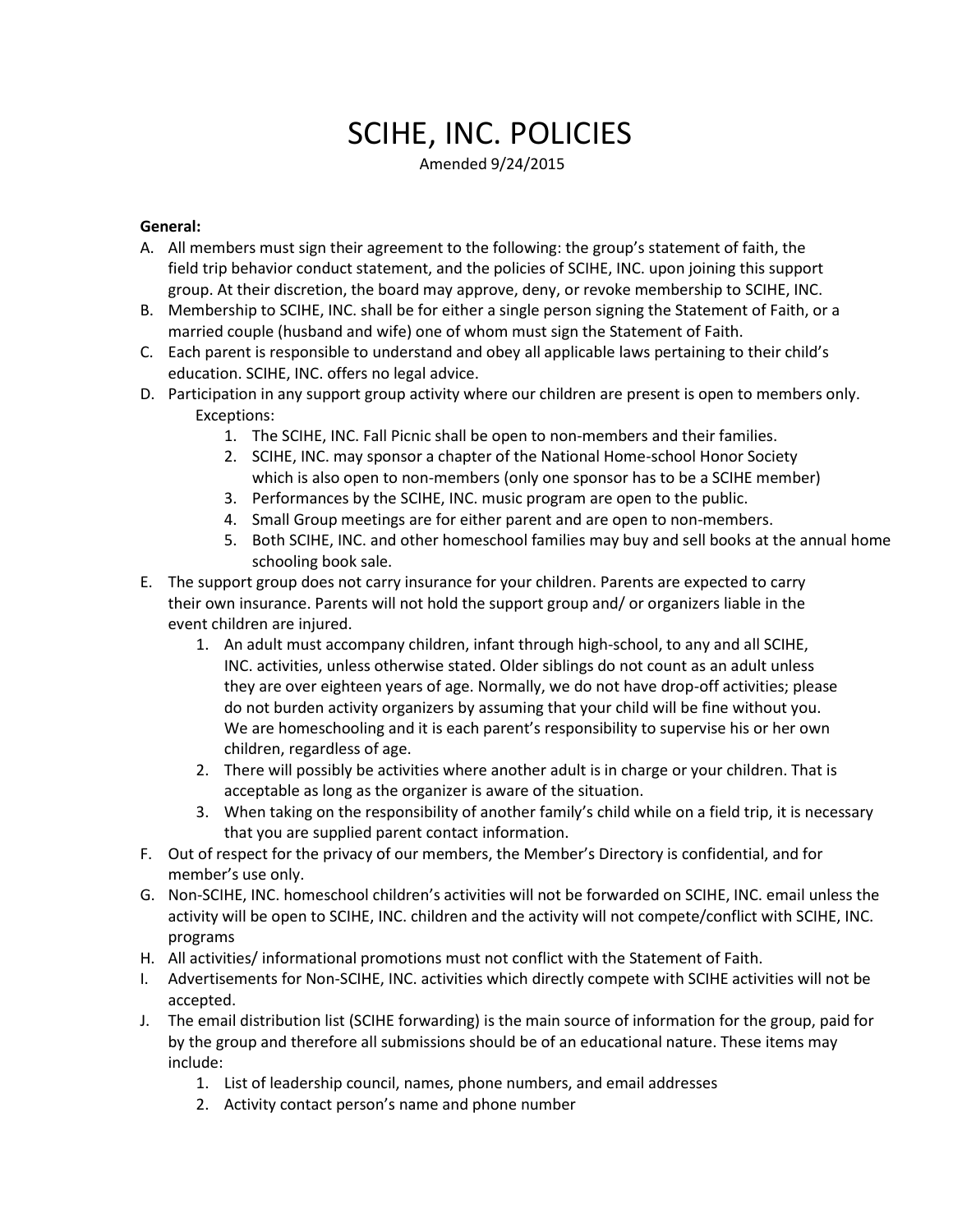- 3. Letter of encouragement from the Council
- 4. List of new co-ops, and contact information
- 5. Meeting information, date, time and location
- 6. Field trips and activities should be advertised at least thirty days in advance. It is even better when a small notice is placed sixty days in advance. The full information (and reservation form as needed) can follow closer to the deadline date.
- 7. IAHE events and information
- 8. Used curriculum for sale
- 9. Educational events, such as museum information, park activities, library programs, etc.
- 10. Legislative issues
- 11. Scholastic Book offers.

## **Conduct Policies:**

A. Conduct Statement for all activities to which we all agree:

"We, the parents, understand that our family is a representative of our home school support group and of the home schooling community. We agree to conduct ourselves in a responsible manner when participating in all group activities. This includes (but not limited to) dressing appropriately, following instructions, respecting authority, careful treatment of property, and polite behavior toward others. We understand that failure to comply may result in our being asked to refrain from future participation."

- 1. Event organizers and members of the leadership council shall have the authority to deal with conduct problems, including verbal reprimands and requesting that individuals be removed from the activity.
- 2. If conduct problems continue to be an issue where the family has been approached more than twice with an attempt to reach a solution, the council shall have the ability remove the family from any and all SCIHE, INC. activities that are deemed necessary. If asked to leave the group, a prorated refund on their membership fee will be given to them.
- B. Field Trip Conduct Statement to which we all agree:

"We have to remember as homeschoolers and members of the body of Christ, that we are subject to close scrutiny from both the unsaved and the worldly. Activities should be fun and educational for all participants, but just as importantly, stand as a testimony of good training."

- C. The Ten Commandments of Support Group Activities*: (idea for P's and Q's from the Home School Support Manual, Indiana Home School Educators Association)*
	- 1. Preparation: Prepare your children and yourself for the activity. Discuss with your family things to observe, questions to ask, and expected dress and behavior.
	- 2. Reservations: Make reservations on time with the activity coordinator. Field trips that require activities that cost money should be strictly adhered to. Anyone who calls or sends a form in after the due date will be put on a waiting list in case of a cancellation.
	- 3. Cancellations: If you discover that you cannot attend an activity after you make a reservation, contact the coordinator immediately. Field trips and other activities often require a minimum number of participants and your cancellation may affect the activity for other families. You should still expect to pay any fees involved for the field trip or activity if you cancel past the cut off time.
	- 4. Punctuality: Arrive at your meeting place no later than fifteen minutes prior to the start time.
	- 5. Appearance: I Timothy 2:9, Titus 2 and I Peter 3 all touch on the importance of the meek and quiet spirit over the outward appearance to the lost people of the world. Families should strive to maintain a conservative appearance at all times and avoid wearing of apparel that would detract from our ability to witness to others.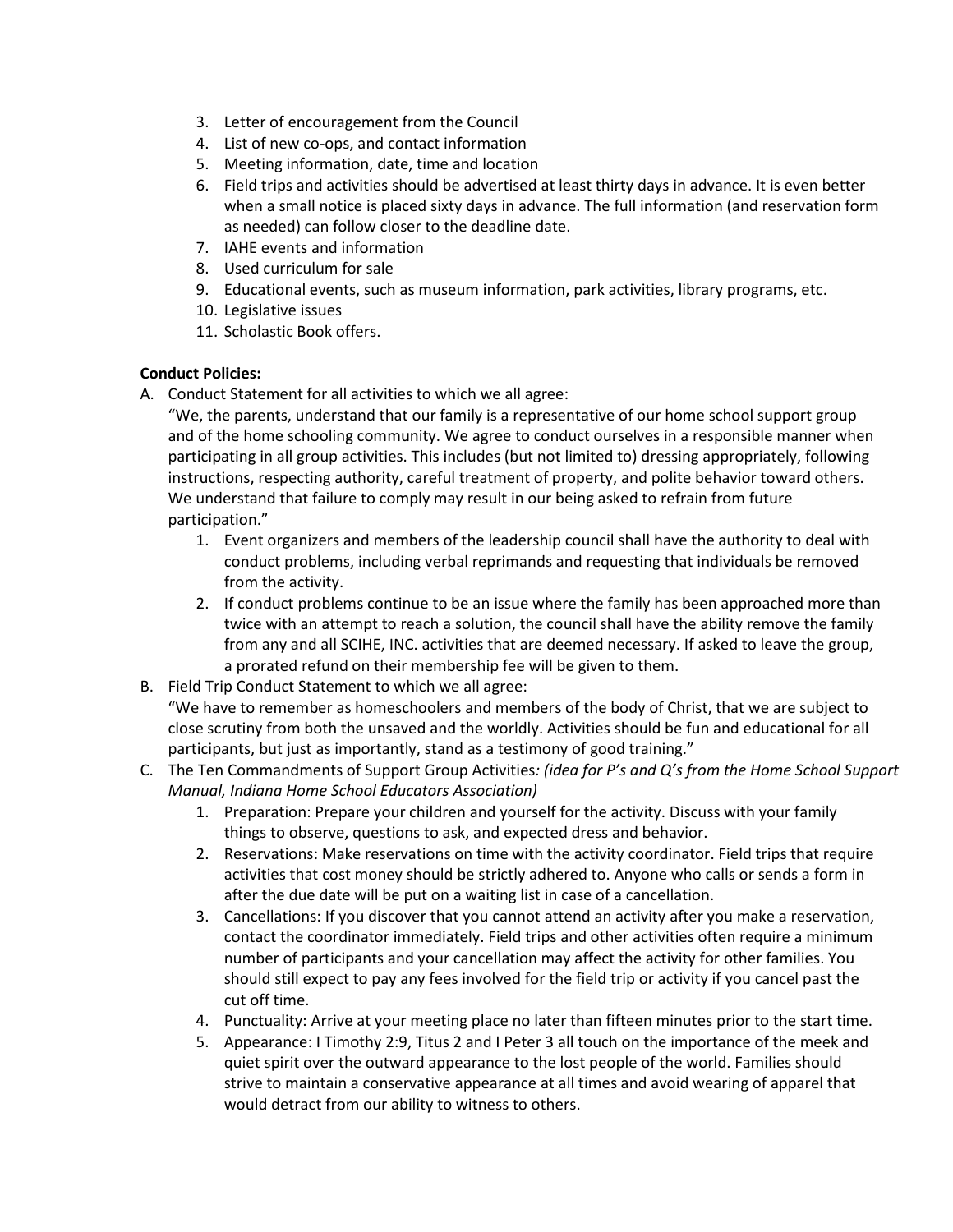Prohibited Items include:

- a. Apparel with name brands of tobacco products of alcoholic beverages
- b. Apparel that promotes secular or ungodly music
- c. Halter, tube or spaghetti strap blouses on girls
- d. Exposed midriffs
- e. "Short" shorts or mini skirts
- f. Gang-style apparel
- g. Use of tobacco products
- 6. Respect for Others: Part of our witness is displayed in the way we treat others around us and in the way we treat their property and belongings. Activity participants should:
	- a. Hold doors for other adults, especially the elderly or disabled
	- b. "Yield" the right of way to others when using stairs, doors, water fountains, etc.
	- c. Not abuse or roughly handle building fixtures such as railing, door handles, or switches
	- d. Not make a mess or litter; clean up after yourself
	- e. Keep conversation levels appropriate as to not disrupt other visitors
- 7. Parental Involvement: Parents should stay with their own children, unless other arrangements have been made with another parent to supervise your children. Parents are responsible for enforcing good behavior, as well as ensuring the children have a safe and educational experience.
- 8. Student Behavior: All children should behave in a courteous and controlled manner at all times. The group leader will ask any child or parent who becomes disruptive and/or displays inappropriate behavior that will damage the Christian witness of the group to leave the activity. Children should have the ability to display the following behaviors:
	- a. Follow directions from the person in charge
	- b. Walk in a single file line when necessary
	- c. Remain silent for short periods of time
	- d. Raise hands to ask or answer questions
	- e. Courteous behavior towards activity guide and other adults encountered on the activity
- 9. Liability: Parents are responsible for the supervision of their own children at all times. SCIHE, INC. assumes no liability for accidents or injuries incurred during a field trip or activity.
- 10. Gratitude: Group members should express gratitude towards leaders and trip guides at the end of a trip or activity. Thank you notes or other means of expressions are always appropriate.

Failure to comply will result in being asked to refrain from future participation. Event organizers and members of the leadership council shall have the authority to deal with conduct problems including verbal reprimands and requesting the offending individuals are removed from the activity. If conduct problems continue to be an issue when the family has been approached by the council more than twice with an attempt to reach a solution, the council shall have the authority to remove the family from SCIHE, INC. activities that are deemed necessary. SCIHE, INC. will give the removed family a prorated refund on the yearly membership fee.

#### **Group Organization:**

A. When SCIHE, INC. was incorporated, a group agent was designated. With this designation there is certain information that must be provided to the state/federal governments each August. The information should be provided by the current leadership council to the designated group agent no later than July 31, to allow the group to continue legitimately.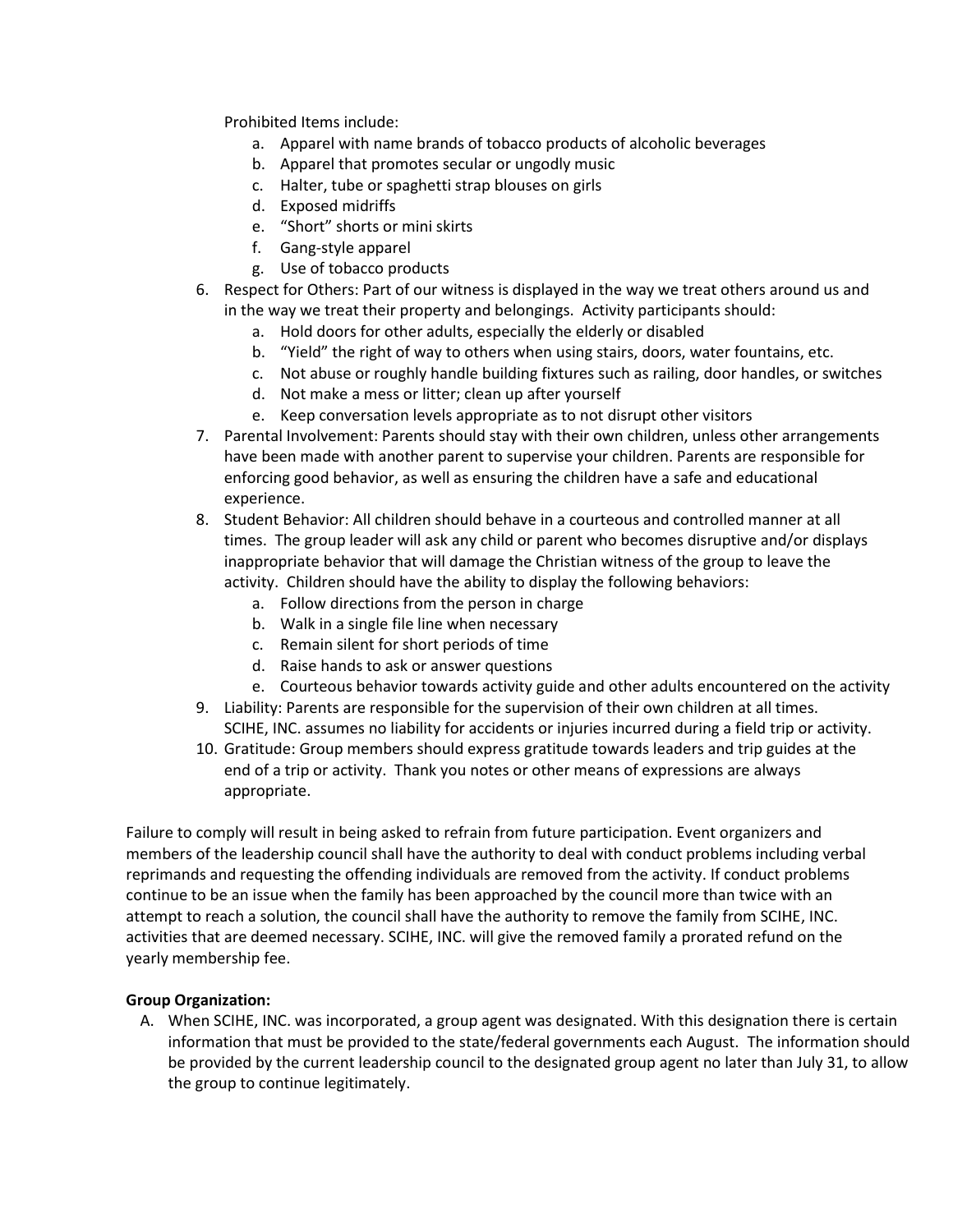- B. The group will be led by a three couple leadership council consisting of the President, Secretary, and Treasurer couples who also serve as the board of directors.
- C. Job Descriptions for each Board position are as follows:
	- a. President Couple
		- i. Organizes and sets agendas for board meetings
		- ii. With treasurer couple approves expenditures
		- iii. Serves as facilitator for board and business meetings
	- b. Secretary Couple
		- i. Maintains accurate records of board and business meetings
		- ii. Retrieves all mail from post office box
		- iii. Maintains SCIHE, INC. membership roster
		- iv. Gives all new membership fees to Treasurer Couple.
		- v. Makes sure Communication Couple has accurate list of members for SCIHE forwarding service.
		- vi. Sends Communication Couple welcome email to be sent over SCIHE forwarding listing new members
		- vii. Maintains all SCIHE, INC. policy documents
	- c. Treasurer Couple
		- i. Keeps record of income and expenditures
		- ii. Deposits all membership fees
		- iii. Provides Incorporation couple with correct information for tax submission
		- iv. Keep accurate Financial Records including:
			- 1. Bank Statements
			- 2. Receipts
			- 3. Budget Comparison of expenses
			- 4. Report Finances at each board meeting.
			- 5. Pay the Bills & Reimbursements in a timely manner.
		- v. Keeps bank account balanced
- D. In addition, volunteer positions, such as, a New Member Couple, Meeting Organizer Couple, Communication Couple, Field Trip Coordinator Couple, Co-op/Special Classes Couple, Teen Activity Coordinator Couple, and At Large Couple can be added to make group operation more efficient.
	- a. New Member Couple
		- i. Contacts new families interested in joining the group and provides group information
		- ii. May meet with a new family to help encourage them as they get started
		- iii. May try to line up a new family with a more experienced mentor family if appropriate
	- b. Meeting Organizer Couple
		- i. Organizes large group meetings (examples: Ladies Salad Supper, Mom's meetings)
		- ii. Advertises large group meetings over SCIHE forwarding
	- c. Communication Couple
		- i. Maintains accuracy in SCIHE forwarding distribution list
		- ii. Removes all previous years' members from SCIHE forwarding who have not renewed as of July 1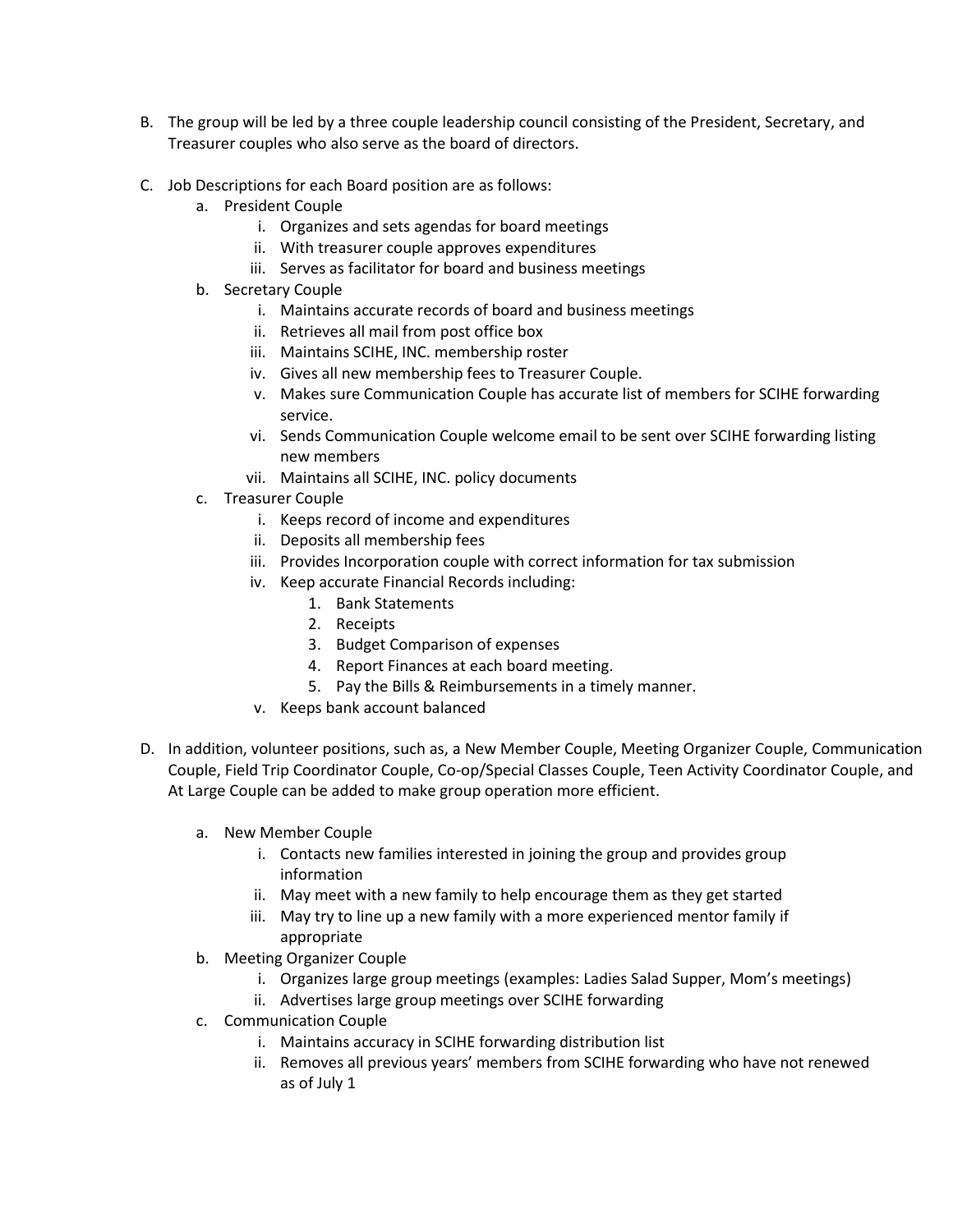- iii. Sends information emails to the group (labelled by use: SCIHE, INC., Non-SCIHE, INC. homeschool information, or Community information)
- d. Field Trip Coordinator Couple
	- i. Arranges field trips or assists others who coordinate a field trip
	- ii. Sends information on field trips over SCIHE forwarding
	- iii. Reviews field trip policies themselves and with others who coordinate field trips to be able to enforce policies
- e. Co-op/Special Classes Couple
	- i. Arranges co-ops or classes or assists others who coordinate a co-op or class
	- ii. Sends information on co-ops or classes over SCIHE forwarding
- f. Teen Activity Coordinator Couple
	- i. Organizes activities for 12-19 year olds
	- ii. Sends information on activities over SCIHE forwarding
- g. At Large Couple: a couple who has served on the board in the preceding year and is willing to serve again as a reference for the sake of continuity.
- E. Some larger activities, most notably the Kick-off picnic, are organized by the board together.
- F. All positions should be held by members who have been active in the group during the previous year. (*as in evidence between you and the Lord.)*
- G. Open positions for the upcoming year will be announced in March and submitted nominations will be accepted until April 15. Positions will be elected for the upcoming year at the spring SCIHE business meeting. Board members may fill any open positions after the board meeting.
- H. The Leadership Council may propose changes to the SCIHE, INC. Policies, dues, and application forms through the course of the year. Members can vote on all policy, dues and application form changes recommended during the past year at SCIHE business meetings.

# **Group Expenditures:**

A. The Treasurer Couple and the President Couple should approve any purchases made for the group before any money is spent or it may not be reimbursed.

B. The Treasurer Couple, President Couple and at least one member of the Leadership Council must approve any amount over \$50.00.

- C. A receipt must accompany any request for reimbursement.
- D. Only post office box rental will be reimbursed by the group funds without prior approval.
- E. Other expenditures need approval by the Leadership Council.

# **Benevolence/Hospitality:**

- A. The Treasurer Couple and the President Couple (or one other member of the Leadership Council) must know details of the need and be in agreement as to the facts and the amounts distributed. (Confidentiality is very important.)
- B. An amount of \$50.00 for benevolence is up to the discretion of the President Couple and the Treasurer couple. If the need is greater, an appeal to the council for additional funds and/or food can be made.
- C. This Benevolence/Hospitality fund will be used solely for the purpose of meeting those needs within our immediate SCIHE group.

#### **Co-ops:**

- A. We encourage shared teaching as we are first and foremost a Christian support group. We need to support one another with information whenever possible.
- B. Open co-ops should be advertised using the SCIHE forwarding list.